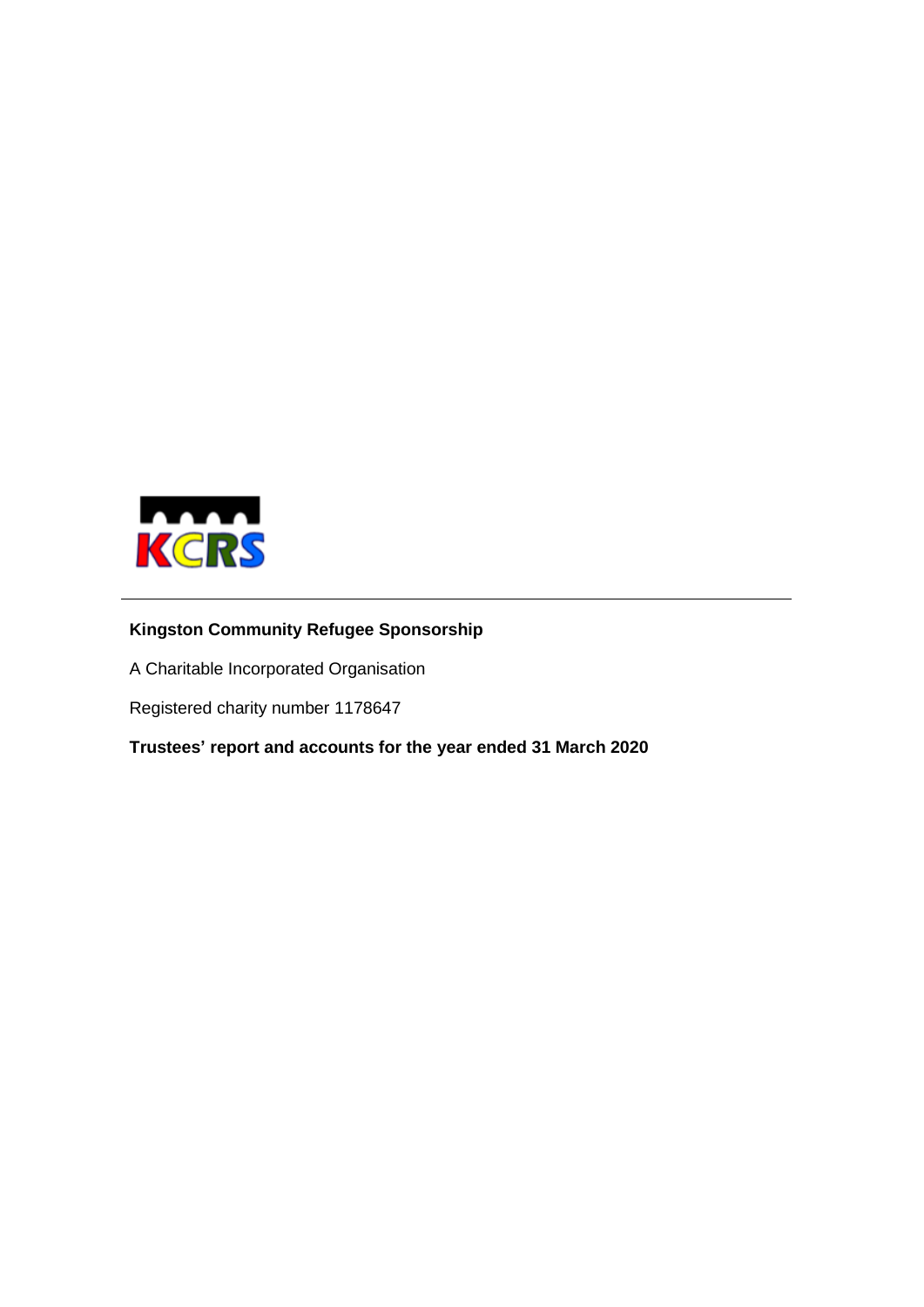

The trustees are pleased to present their annual report, together with the accounts of Kingston Community Refugee Sponsorship (KCRS or the charity). These are the accounts for the period from 1 April 2019 to 31 March 2020 prepared to meet the requirements of the Charities Act 2011.

| <b>Contents</b>                                                                                                                                                                                                                                               | Page                                           |
|---------------------------------------------------------------------------------------------------------------------------------------------------------------------------------------------------------------------------------------------------------------|------------------------------------------------|
| <b>Trustees' Annual Report and Accounts</b>                                                                                                                                                                                                                   |                                                |
| Objectives and activities<br>Public benefit<br>Achievements and performance<br>Structure, governance and management<br>Reference and administrative information<br><b>Financial review</b><br>Policy on reserves<br>Delayed AGM<br>Trustees' responsibilities | $\overline{2}$<br>$\frac{2}{3}$<br>4<br>4<br>4 |
| Report of the independent examiner                                                                                                                                                                                                                            | 6                                              |
| <b>Receipts and payments</b>                                                                                                                                                                                                                                  | 7                                              |
| Statement of assets and liabilities at the period end                                                                                                                                                                                                         | 8                                              |
| <b>Notes</b>                                                                                                                                                                                                                                                  | 9                                              |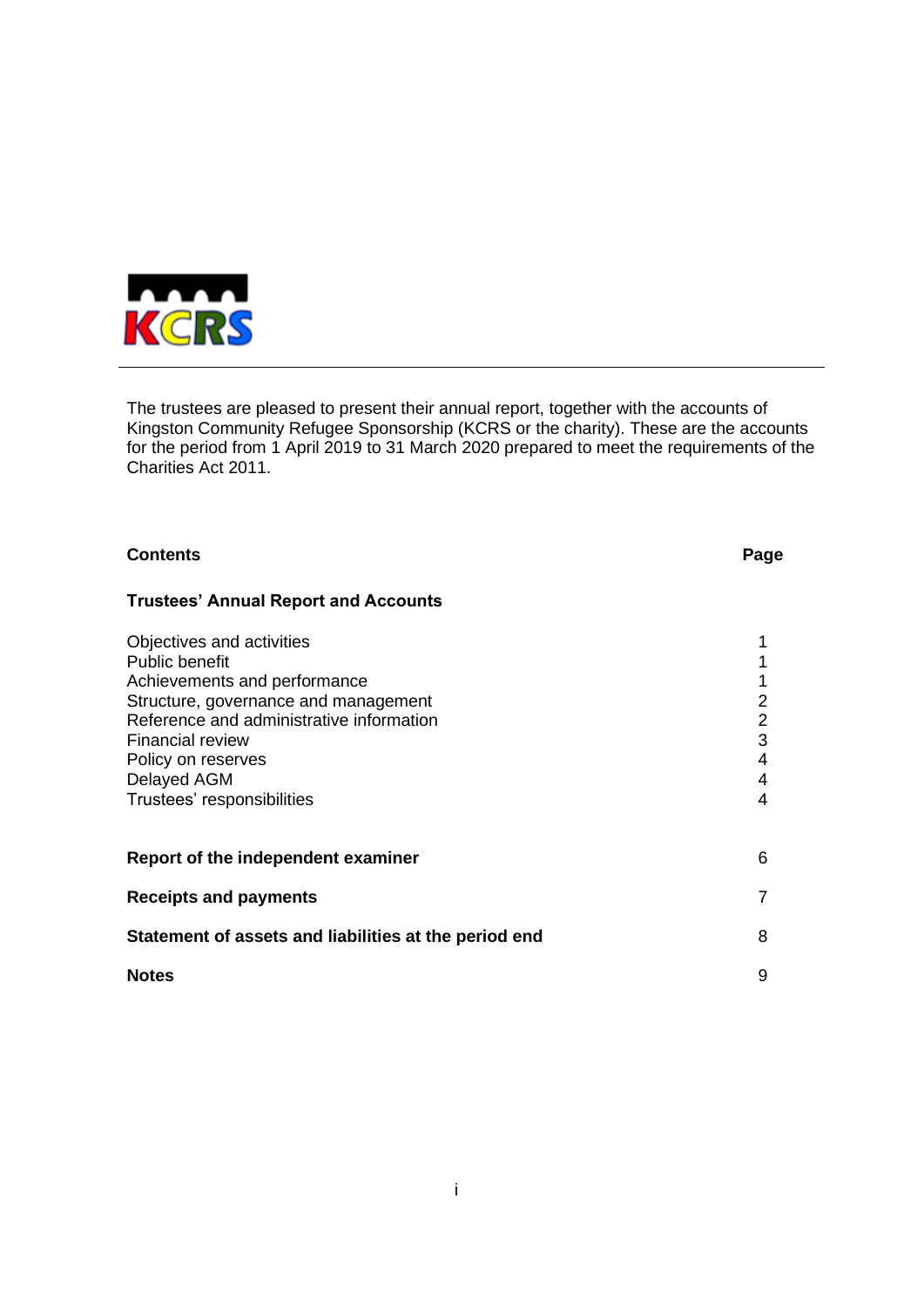# **Objectives and activities**

The objects of the charity as set out in its constitution, for the public benefit, are:

*"The relief of poverty and the preservation and protection of health of those seeking asylum or granted leave to remain in the UK who reside or wish to reside temporarily or permanently in the Royal Borough of Kingston upon Thames or the surrounding area by providing aid, accommodation, support and education and by facilitating the integration of refugees and asylum seekers into the wider community."*

# **Public Benefit**

The trustees confirm that in managing all our activities, the KCRS trustees have had regard to guidance on public benefit issued by the Charity Commission. In order to achieve our objects we will seek to

- 1. Assist in the provision of accommodation and other requirements essential for security and wellbeing of our beneficiaries (as set out above in our charitable objects).
- 2. Work in a way that protects them and minimises the possibility of harm, exploitation or abuse.
- 3. Ensure their access to education, English language tuition and training leading to their fulfilment, skills and employment.
- 4. Address health issues, working to develop wellbeing plans, to help them integrate and thrive.
- 5. Provide opportunities for volunteering and other social activities leading to their social integration.
- 6. Promote social inclusion through sharing of knowledge and skills, culture, art, goods and friendship.
- 7. Work with and support other organisations sharing any or all of the above charitable purposes.

# **Achievements and performance**

## **Main achievements and performance from 1 April 2019 to 31 March 2020**

KCRS was founded in April 2018. During the 2018/2019 reporting period, the charity concentrated on recruiting volunteers and supporters and raising funds. Our main achievements for the current reporting period, 1 April 2019 to 31 March 2020, have been:

- continuing fund raising to the point where our free reserves now support the upper limit of our expected costs of supporting a refugee family;
- obtaining Local Authority approval for us to proceed with an application for Home Office approval;
- completing preparations for a pre-approval meeting with the Home Office team responsible for approving Community Sponsorship groups.

Additionally, during the year the trustees undertook a review of the charity's internal financial controls to ensure adherence to Charity Commission guidelines.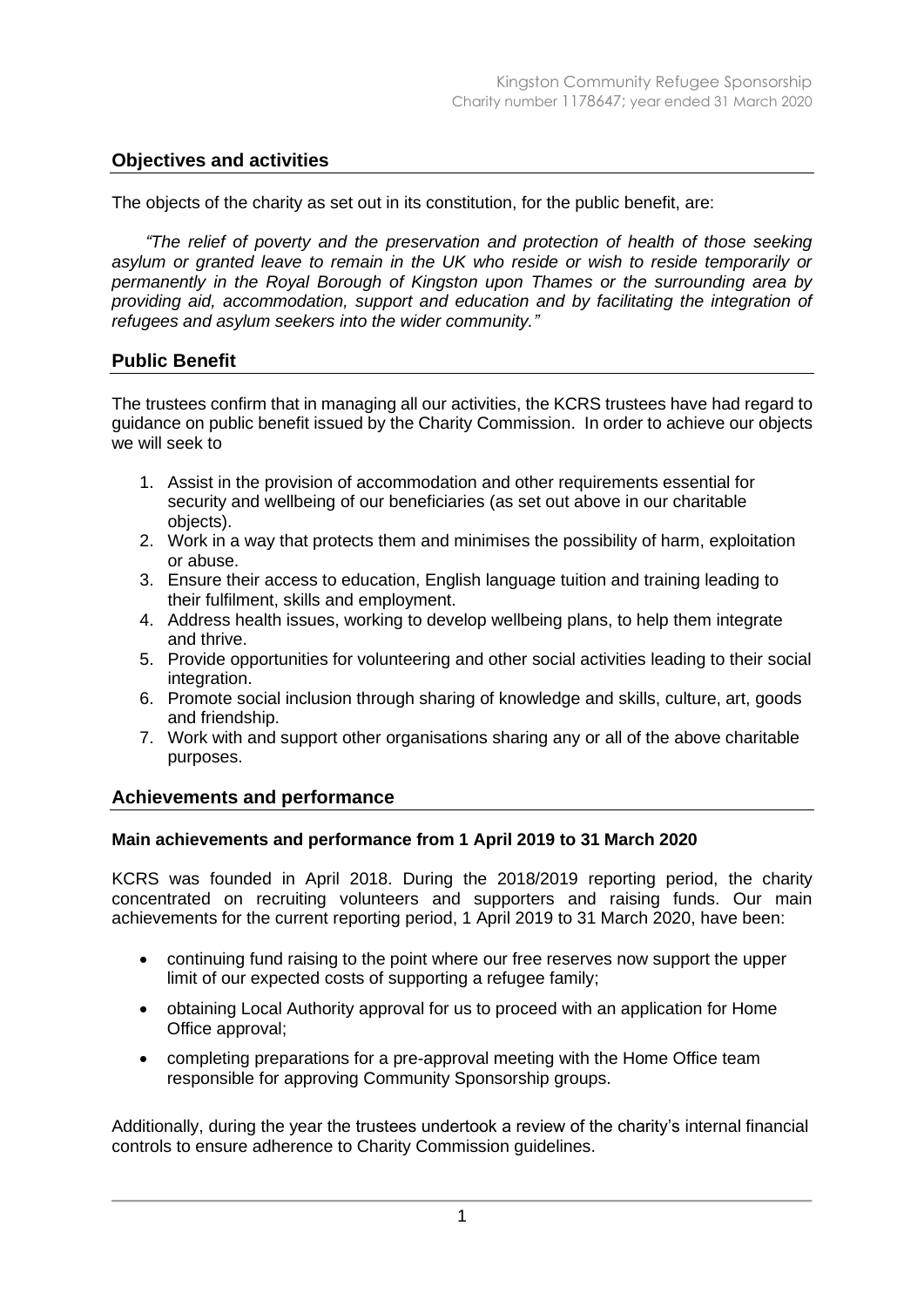# **Structure, governance and management**

KCRS is a Charitable Incorporated Organisation (the CIO) with voting members other than its charity trustees. Its activities and remits are governed by its constitution, adopted by the KCRS trustees at its Trustee Meeting on 17 April 2018.

We recruit our trustees by election by the AGM of members or by appointment.

During this reporting period, the trustees' meetings have typically been held twice per month.

## **Reference and administrative information**

**The principal address:** c/o All Saints Church 14-16 Market Place Kingston KT1 1JP

**Name:** the charity's registered name is Kingston Community Refugee Sponsorship. The charity is also known as KCRS.

**Registration:** KCRS became a body corporate, a CIO, on 5 June 2018, charity number 1178647.

#### **Trustees**

The trustees who served during this reporting period were: Dr Frederick Scott Ashmore Reverend Sandra Anne Cragg Professor Vincent David Daly (Chair) Gillian Mary Holdsworth (Hon. Secretary) Rashid Ali Ismail Laher Isobel Joan Robinson Reverend Karl Aidan Rutlidge (Hon. Treasurer) Grant Frederick Vanstone

#### **Honorary Independent Examiner**

Anne Robinson ACA, 9 Berkeley Lodge, Sandal Road, New Malden Surrey KT3 5AW

**Bankers:** Reliance Bank Limited, Faith House, 26-3-24 Lovat Lane, London EC3R 8EB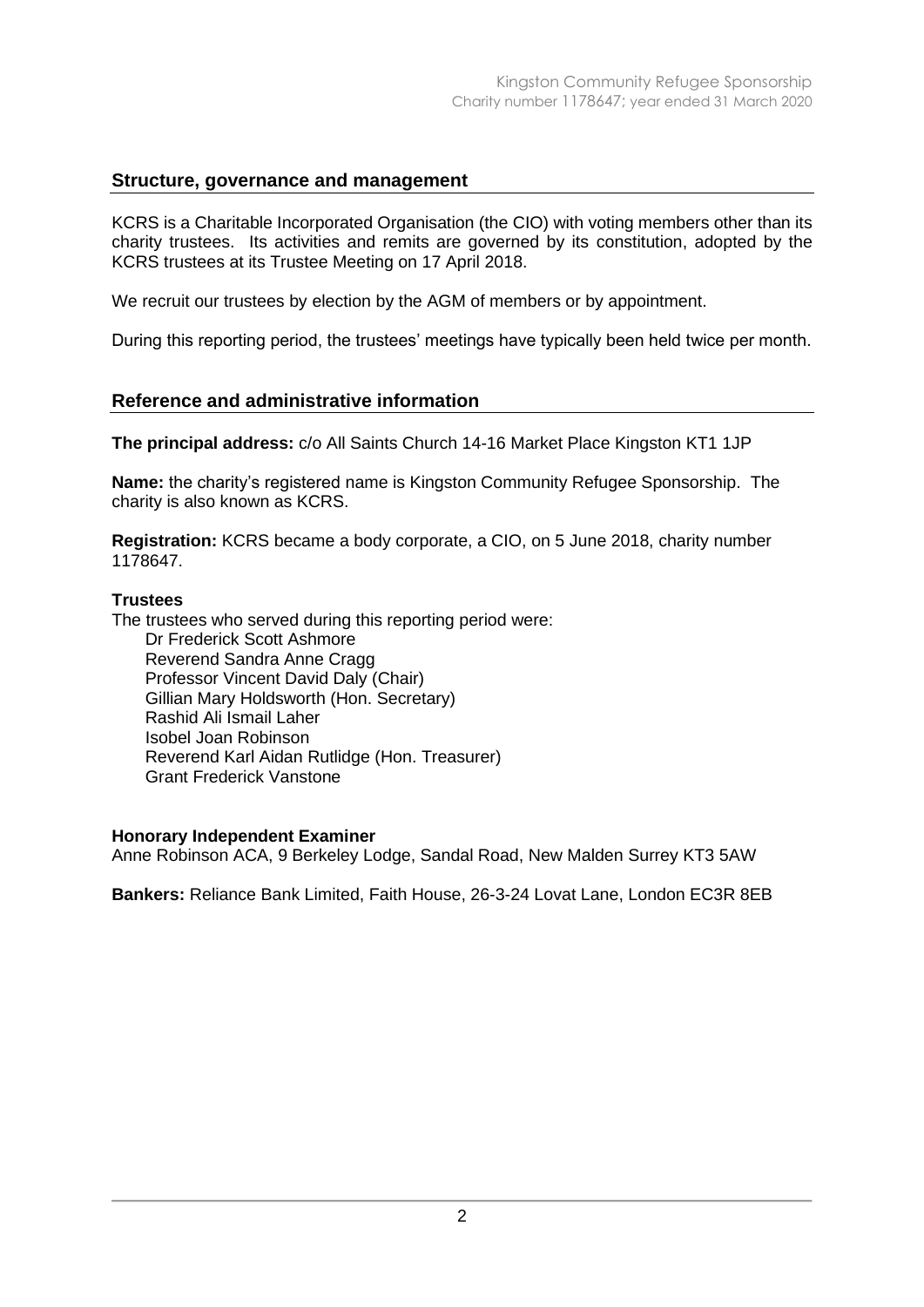# **Financial review**

KCRS began this reporting period with free reserves of £14,541, exceeding the minimum threshold required by the Home Office when considering whether to approve a Community Sponsorship group. By the end of the reporting period this sum had risen to £18,937, thus matching trustees' expectations for the maximum sum that might be required to support a refugee family.

## Financial Summary

# **Our receipts were £4,570** (2019: £14,676)

• Membership subscriptions were £480 (2019: £945)

Because of the charity's satisfactory financial position, the trustees decided to extend individual memberships until the end of the 2020 before seeking further subscriptions.

• Donations were £2,877 (2019: £12,702)

In addition to personal donations, the following were gratefully received: St. Matthew's, Surbiton 6301 New Malden Methodist Church £500 GLP, London South West E78

• Fundraising Events raised £630 (£939)

These were a quiz night at All Saints Church, Kingston - £522, and the Christmas tree festival at New Malden Methodist Church - £108.

• Gift Aid receipts via Local Giving £583 (2019: £nil)

KCRS subscribes to Local Giving, an online fund raising platform. Services provided include a Local Giving "Donate" button accessible via the KCRS website. This allows members to pay their KCRS annual subscriptions and allows other benefactors to make donations.

As part of their service, Local Giving also reclaim for KCRS, from HM Revenue & Customs, any applicable Gift Aid on donations made through their platform.

Local Giving retains processing charges of (i) a fixed 10p "Payment\_Provider\_Fee" plus (ii) a 5% "Donation\_Commission" on each donation and (iii) a 5% "Gift\_Aid\_Commission" on applicable Gift Aid reclaimed on behalf of KCRS. Donations made via the Local Giving platform are credited to KCRS, as also is applicable Gift Aid, where appropriate, and after deducting the Local Giving processing charges.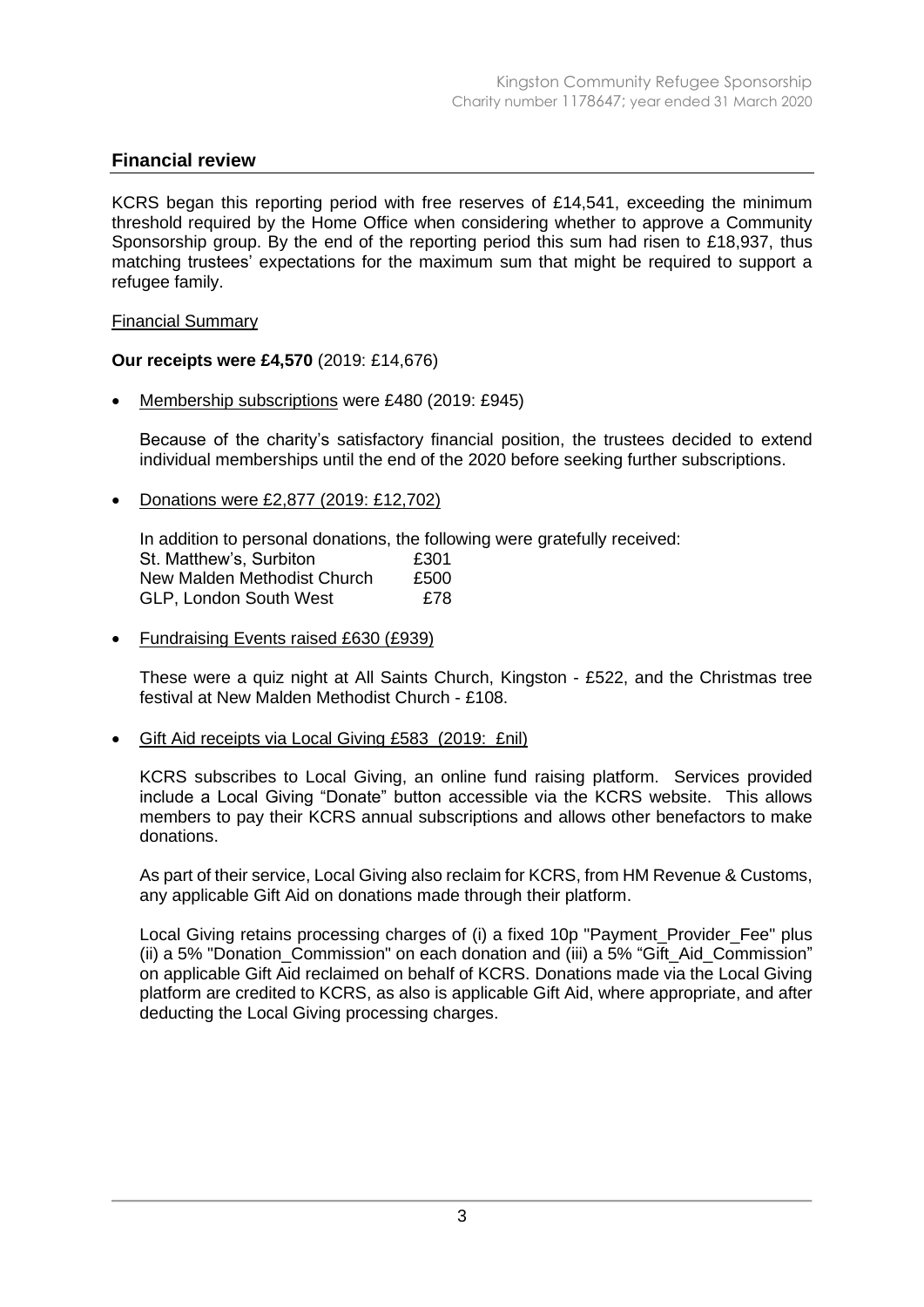# **Our payments were £174** (2019: £135)

• Local Giving membership fee £96 (2019: £ nil )

The annual membership fee was remitted in the first year of membership. It became payable annually during the current reporting period.

# Other expenditure £78 (2019: £135)

Other costs were for charity publicity, events and banking charges.

## **Policy on reserves**

All KCRS funds are unrestricted. Free reserves are defined as unrestricted funds less the net book value of any fixed assets held. As at 31 March 2020, KCRS had free reserves of £18,937 (2019 £14,541).

KCRS reserve policy is to set a minimum free reserve in order to facilitate future sustainability of the charity's activities. This minimum free reserve is currently set at £3,100.

The trustees have set out their intended use of the KCRS free reserves in note 5 on page 9 to the accounts. KCRS reserve policy will be reviewed annually, or more frequently if major changes of circumstance require this.

# **Delayed AGM**

The trustees initially decided to delay the AGM until face to face meetings would be considered safe in the context of the coronavirus pandemic, particularly for the demographic that typifies the charity's trustees and a large part of its membership. In the event, such opportunity showed no sign of occurring within a reasonable time-frame so the trustees then decided to conduct the AGM online.

## **Trustees' responsibilities**

The trustees are responsible for keeping proper accounting records and for ensuring that the accounts comply with the Charities Act 2011 and the KCRS constitution.

The trustees are also responsible for safeguarding the assets of the charity and hence for taking reasonable steps for the prevention and detection of fraud or any other irregularities.

The trustees have determined that the audit requirement of section 144 of the Charities Act 2011 does not apply.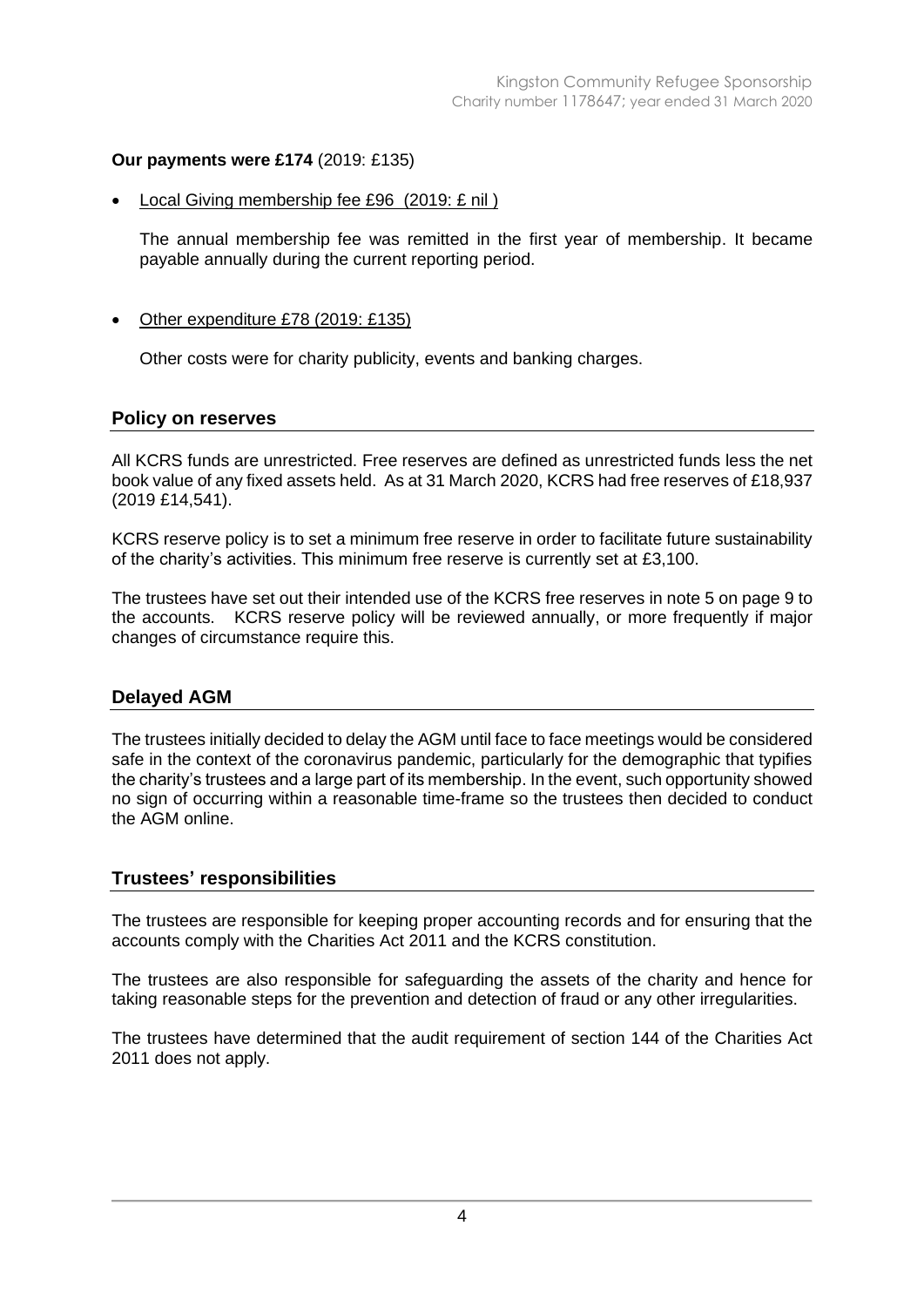The trustees declare that they have approved the trustees' report above:

Trustee Vince Daly **Trustee** Rev Karl Rutlidge Position Chair **Chair** Position Treasurer

10 November 2020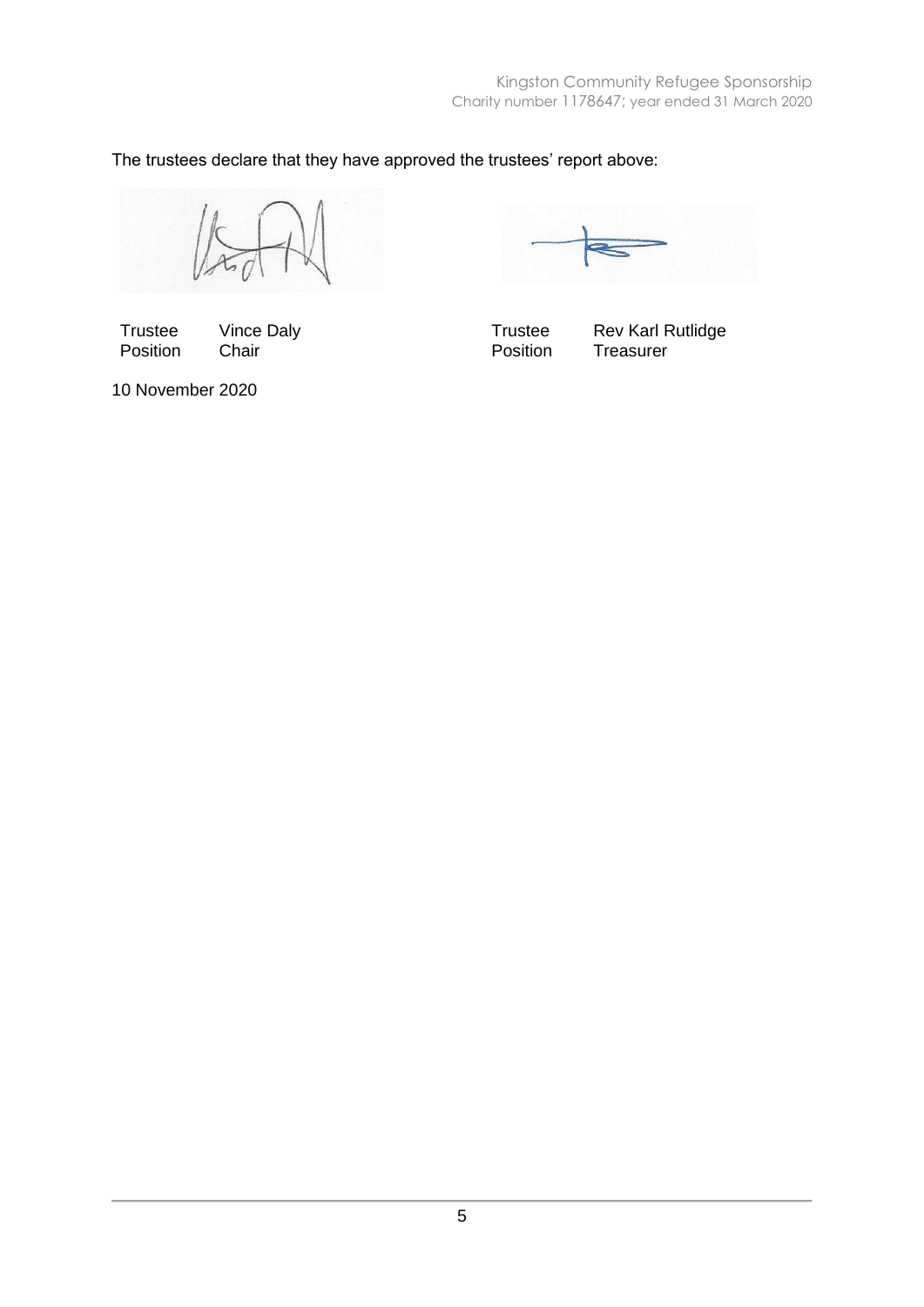# **Report of the independent examiner**

#### **To the trustees of Kingston Community Refugee Sponsorship**

I report on the accounts of the charity for the year ended 31 March 2020, which are set out on pages 7 to 10 below.

#### **Respective responsibilities of trustees and examiner**

As the charity's trustees, you are responsible for the preparation of the accounts in accordance with the requirements of the Charities Act 2011 ("the Act").

I report in respect of my examination of the charity's accounts carried out under section 145 of the 2011 Act and in carrying out my examination, I have followed all the applicable Directions given by the Charity Commission under section 145(5)(b) of the Act.

#### **Independent examiner's statement**

I have completed my examination. I confirm that, no material matters have come to my attention which gives me cause to believe that:

- the accounting records were not kept in accordance with section 130 of the Charities Act; or
- the accounts did not accord with the accounting records; or
- the accounts did not comply with the applicable requirements concerning the form and content of accounts set out in the Charities (Accounts and Reports) Regulations 2008 other than any requirement that the accounts give a 'true and fair' view which is not a matter considered as part of an independent examination).

I have no concerns and have come across no other matters in connection with the examination to which attention should be drawn in this report in order to enable a proper understanding of the accounts to be reached.

withdriv

**Anne Robinson, ACA** Chartered Accountant, 9 Berkeley Lodge Sandal Road New Malden

10 November 2020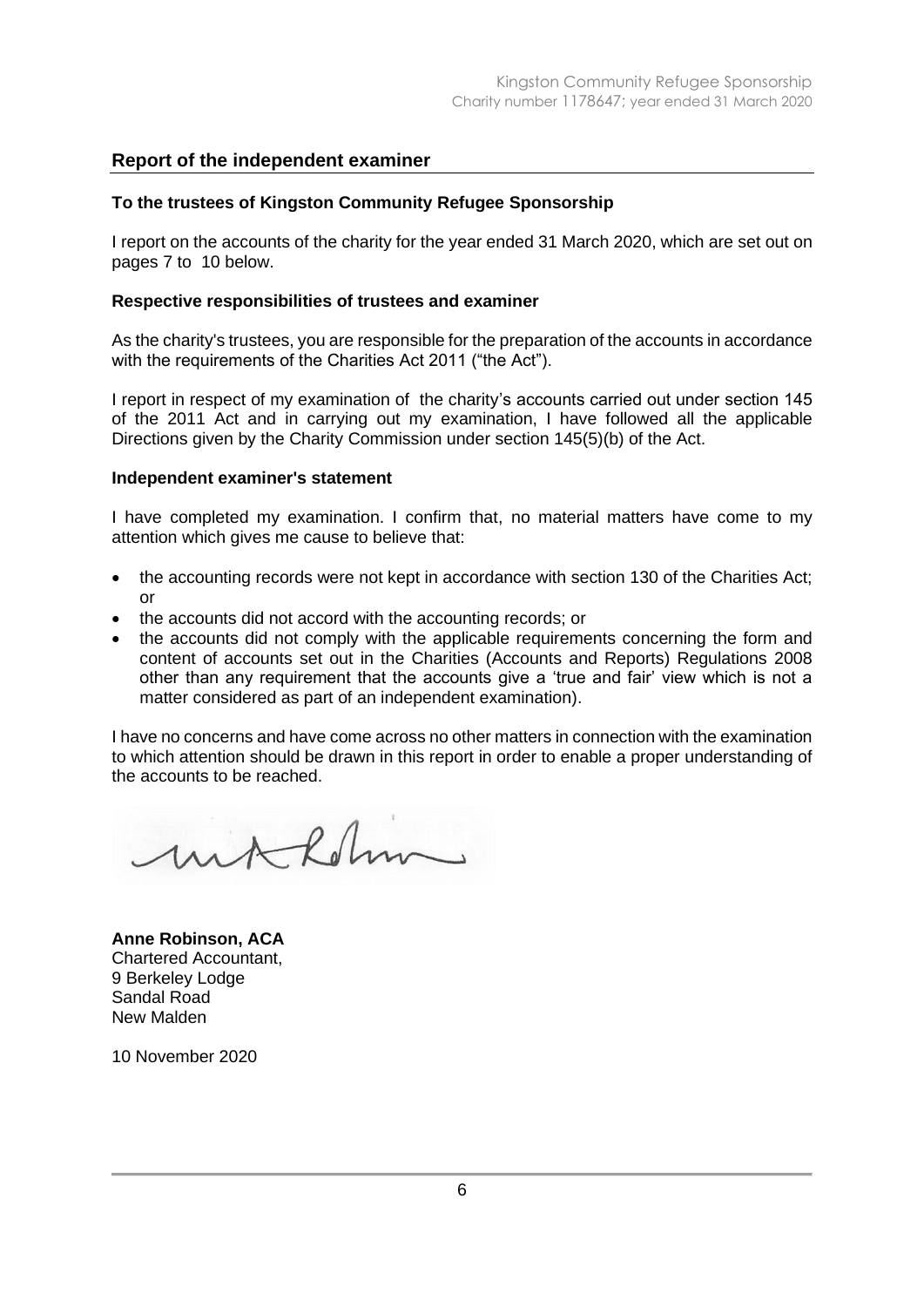# **RECEIPTS AND PAYMENTS**

|                                                                                                                                      | <b>Notes</b> | <b>Unrestricted</b><br><b>Funds</b> | <b>Total</b><br><b>Funds</b><br>2020 | Total<br>Funds<br>2019  |
|--------------------------------------------------------------------------------------------------------------------------------------|--------------|-------------------------------------|--------------------------------------|-------------------------|
| <b>Receipts</b>                                                                                                                      |              | £                                   | £                                    | £                       |
| Donations                                                                                                                            | 2            | 2,877                               | 2,877                                | 12,702                  |
| Subscriptions<br>from individuals<br>concession<br>organisation<br>Events income<br>Gift Aid via Local Giving                        |              | 180<br>300<br>630<br>583            | 180<br>300<br>630<br>583             | 420<br>25<br>500<br>939 |
| Other income                                                                                                                         |              |                                     |                                      | 90                      |
| <b>Total receipts</b>                                                                                                                |              | 4,570                               | 4,570                                | 14,676                  |
| <b>Payments</b>                                                                                                                      |              |                                     |                                      |                         |
| Local Giving fees<br>Events, room hire etc<br>Printing and publicity<br>Postage and stationery<br>Bank charges<br>Formation expenses |              | 96<br>42<br>12<br>24                | 96<br>42<br>12<br>24                 | 25<br>82<br>7<br>21     |
| <b>Total payments</b>                                                                                                                |              | 174                                 | 174                                  | 135                     |
|                                                                                                                                      |              |                                     |                                      |                         |
| Net of receipts / (payments)                                                                                                         |              | 4,396                               | 4,396                                | 14,541                  |
| <b>Cash funds at 1 April</b>                                                                                                         |              | 14,541                              | 14,541                               |                         |
| Cash funds at 31 March                                                                                                               |              | 18,937                              | 18,937                               | 14,541                  |
|                                                                                                                                      |              |                                     |                                      |                         |

The notes on pages 9 and 10 form part of these accounts.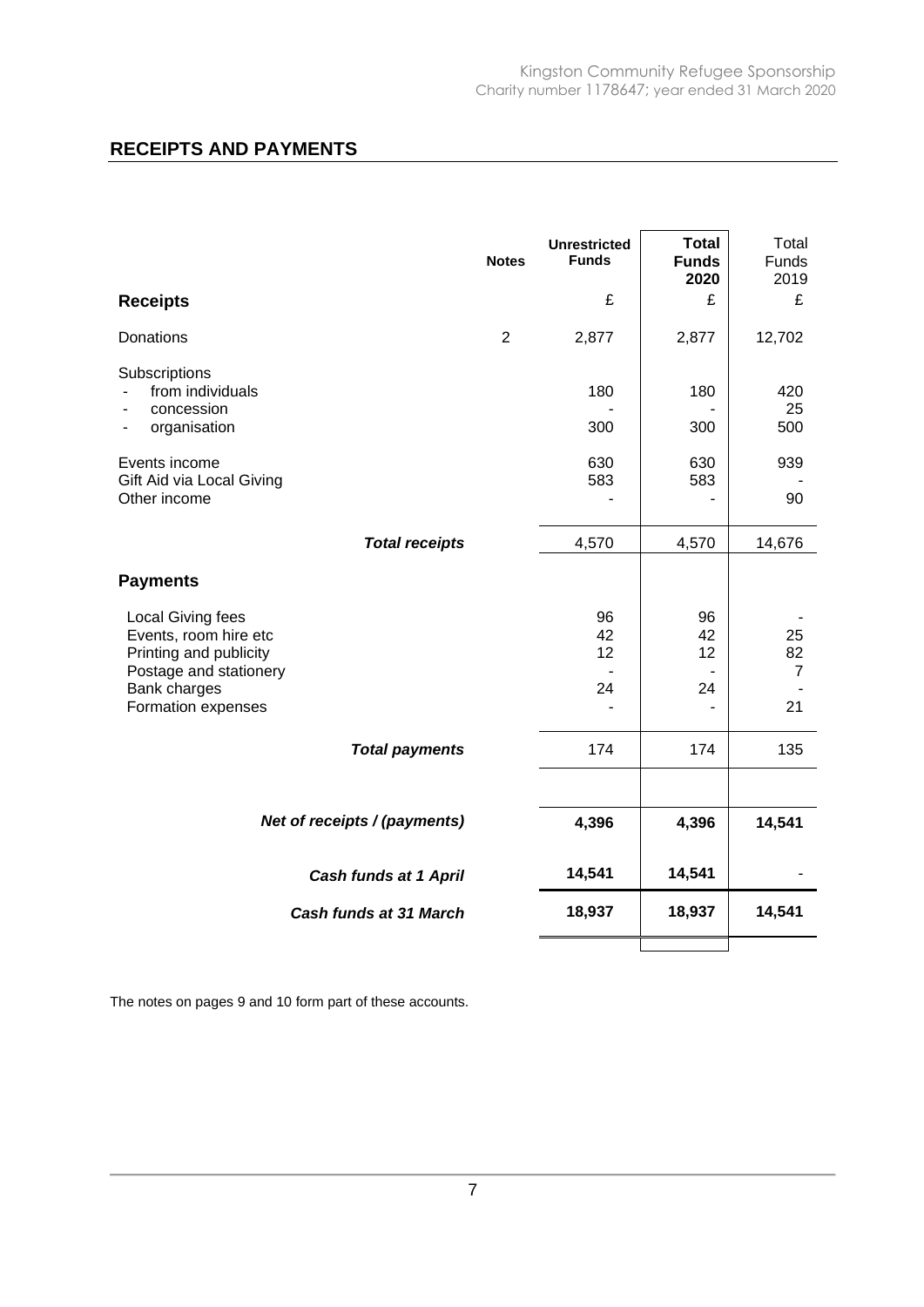# **STATEMENT OF ASSETS AND LIABILITIES AT 31 MARCH 2020**

|                                           |                                                                                     | 2020          | 2019                           |
|-------------------------------------------|-------------------------------------------------------------------------------------|---------------|--------------------------------|
|                                           | Details                                                                             | £             | £<br><b>Unrestricted Funds</b> |
| <b>Cash funds</b>                         | <b>Reliance Bank Limited</b>                                                        | 18,937        | 14,541                         |
|                                           | Total cash funds                                                                    | 18,937        | 14,541                         |
| Other monetary assets                     | Gift aid receivable<br><b>Local Giving</b><br>$\bullet$<br><b>HMRC</b><br>$\bullet$ | 0<br>$\Omega$ | 276                            |
| <b>Investment assets</b>                  |                                                                                     | none          | none                           |
| Assets retained for the charity's own use |                                                                                     | none          | none                           |
| <b>Liablities</b>                         |                                                                                     | none          | none                           |

Approved by the trustees on 10 November 2020 and signed on their behalf

Vince Daly **Trustee** 

The notes on pages 9 and 10 form part of these accounts.

Rev Karl Rutlidge **Trustee**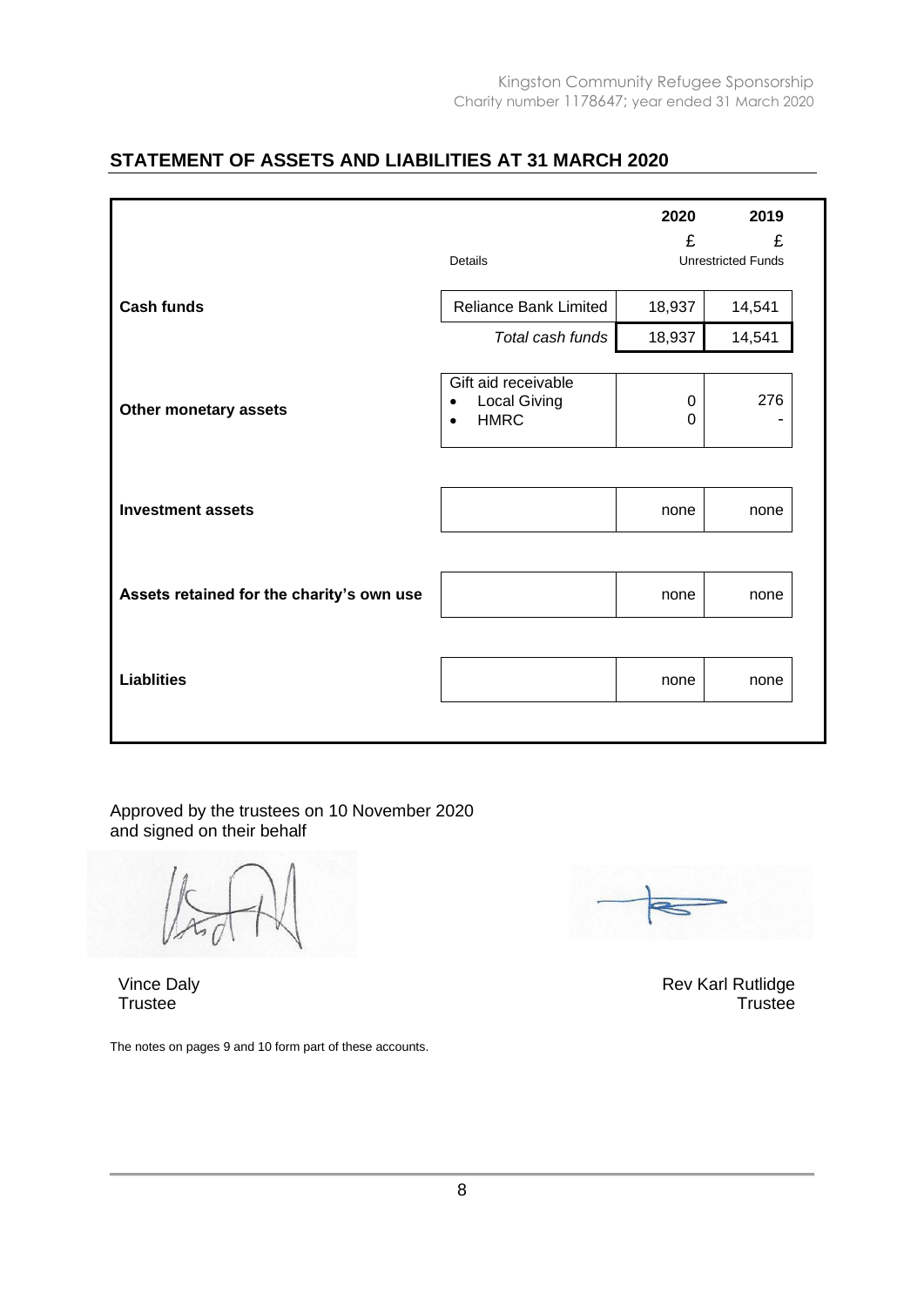# **NOTES TO THE ACCOUNTS**

### **1 Basis of preparation**

These accounts are prepared on a receipts and payments basis as permitted for charitable incorporated organisations with gross income of £250,000 or less per annum.

#### **2 Donations**

| Faith Community & Individual Supporters:- | 2020<br>£ | 2019<br>£ |
|-------------------------------------------|-----------|-----------|
| Private Individuals                       | 1,999     | 4,146     |
| New Malden Methodist Church               | 500       | 1.474     |
| St Matthew's, Surbiton                    | 300       | 577       |
| <b>GLP London Southwest</b>               | 78        |           |
| <b>Kingston Quakers</b>                   |           | 5,505     |
| Anglican Deanery                          |           | 1,000     |
|                                           |           |           |
|                                           | 2.877     | 12,702    |
|                                           |           |           |

## **3 Independent examiner fees**

The independent examiner provides her services free of charge and receives no other remuneration from the charity.

# **4 Trustee remuneration and expenses**

There were no amounts paid to trustees for remuneration. 1 trustee (2019: 2) was reimbursed out-of-pocket expenses incurred on behalf of the charity:

| Number of trustees who were paid expenses   | 2020 | 2019 |
|---------------------------------------------|------|------|
| Nature of the expenses:                     |      |      |
| Charity formation & administrative expenses |      | 28   |
| <b>KCRS</b> publicity materials             | 12   | 82   |
| Total amount paid                           | 12   | 110  |

#### **5 Allocation of reserves**

|                                               | 2020   | 2019   |
|-----------------------------------------------|--------|--------|
|                                               |        |        |
| Resettlement reserve                          | 10.500 | 10.500 |
| General reserves                              |        |        |
| - Of which the minimum free reserve is £3,100 | 8.437  | 4.041  |
|                                               | 18.937 | 14.541 |

Resettlement reserve: the trustees expect £7,000 to cover the remaining typical resettlement costs for any sponsored families currently present or expected to arrive within the next 12 months and a further £3,500 as contingency to mitigate financial risks attaching to sponsorship.